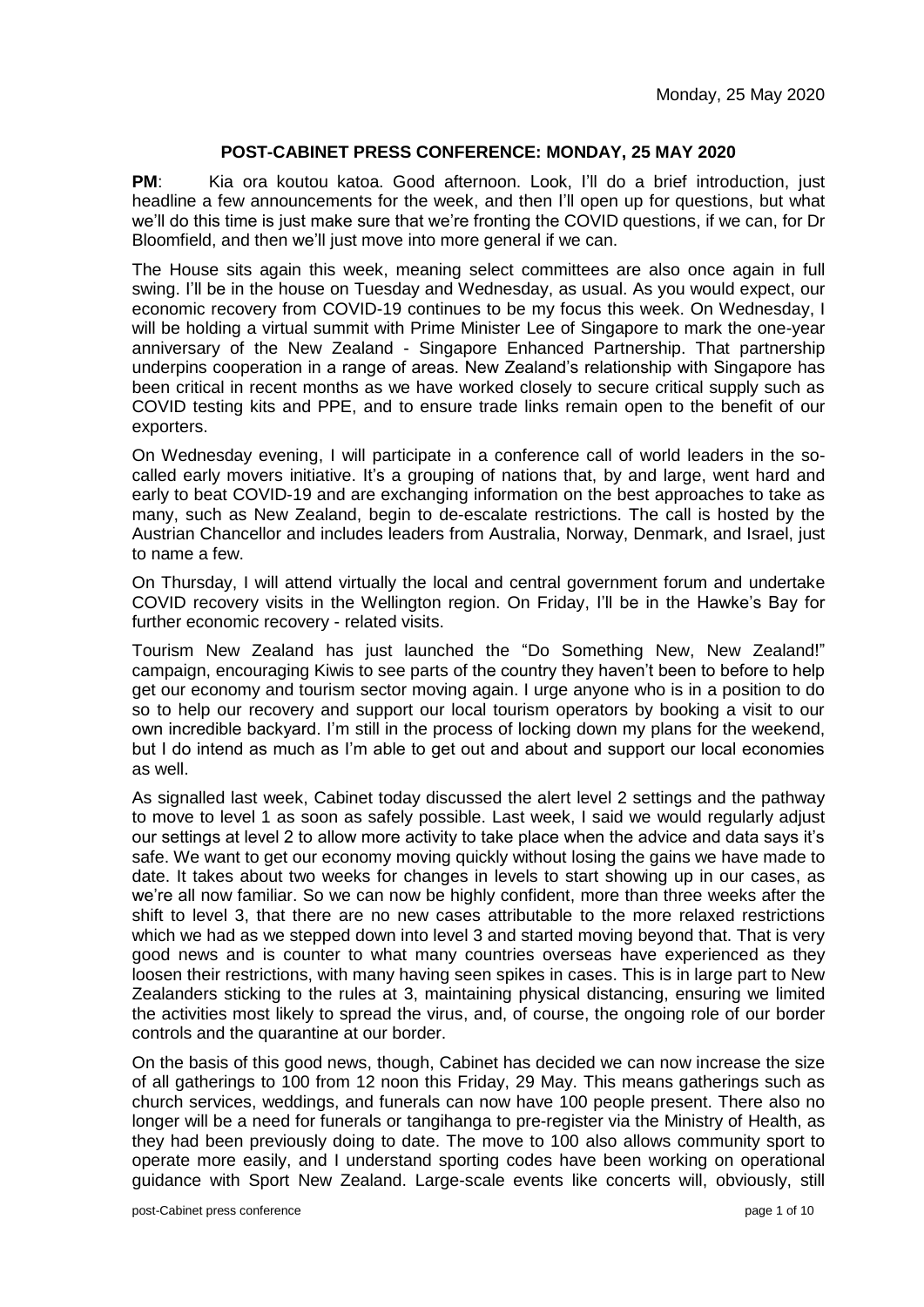have those restrictions applied in terms of size, but the shift to a 100 person maximum means many more gatherings will be able to occur from now on. These changes are good news for business and for those looking to plan larger gatherings. It's another next step in re-normalising of life as we continue to stamp out the virus.

It is the Government's view that we should also move as quickly as we safely can to alert level 1. On that basis, Cabinet will check in again on our settings on 8 June, and we've agreed that no later than 22 June, four weeks from today, we will consider then the move to alert level 1. The fact that we are even—and I should add: this is based on the advice of the Director-General of Health, who supported these recommendations and made these recommendations.

The fact that we are even making these decisions shows the success we've had to date as a country in fighting the virus, and highlights we can now make choices many others can't. In fact, the increase in gathering size means we now have some of the most permissive settings of any of the countries we compare ourselves to, including Australia. Going hard and early has paid off for the economy, and now we need to just continue the level of vigilance that has got us here. We are still in a global pandemic. Cases continue to grow overseas, and we do still have people coming home, but for the most part, many aspects of life can and should feel much more normal. Let's not lose that advantage.

However, no matter how fast we reopen our economy, there will continue to be tough times to come for many. Protecting New Zealanders from the economic hit of the virus is our priority, and we are investing in jobs and support to business to keep Kiwis in work. We're also investing in training to help people shift jobs too. But we know that there will be job losses, and for many, losing their job will be incredibly hard on them and their family financially. That is why today, as you're aware, we have announced enhanced financial support for New Zealanders who lose their jobs due to the virus. A full-time worker will receive \$490 tax free a week for 12 weeks, to help cushion them through the initial period in which they lose their job. This will also add much-needed stimulus to the economy. Our team of 5 million stuck together to defeat the virus, and now we need to stick together to support those bearing the brunt of the virus' economic impact.

I urged New Zealanders to be kind to each other in lockdown, and we now need to continue that support to one another during our economic response to the virus also. We're now happy to take your questions.

**Media**: Was Cabinet's decision to go from 10 to 100—was that on advice from the Ministry of Health that it should go to 100, or did you have to reach some sort of compromise where they said 150 and you're going down to 100?

**PM**: Oh, I might as well let the Director-General speak to his own advice.

**Dr Ashley Bloomfield**: Thanks, Prime Minister. Kia ora koutou and talofa lava. So the full group size in alert level 2 was always 100. We started off with 10 and we felt we were in a position to advise that we could go right to the full extent of alert level 2, which is a group size of 100, and that's the advice we gave.

**Media**: Does this change the restrictions on hospitality outlets that you can only have groups of 10 and one server, and that sort of thing?

**PM:** Yeah, so obviously the groups of 10 was always based around the social gatherings, and so now that limit has gone, but what we are still asking hospitality to do is continue to seat people—continue with all of that social distancing within their venues, but they can have larger group sizes now, because otherwise it would be inconsistent that you could have a large social gathering at home but you can't take that social gathering into a hospitality space.

**Media**: So still no dance floor?

**PM:** At this stage, of course, we are still keeping the seating in those venues, and that is, of course, because with organised events like weddings and so on, it's much easier for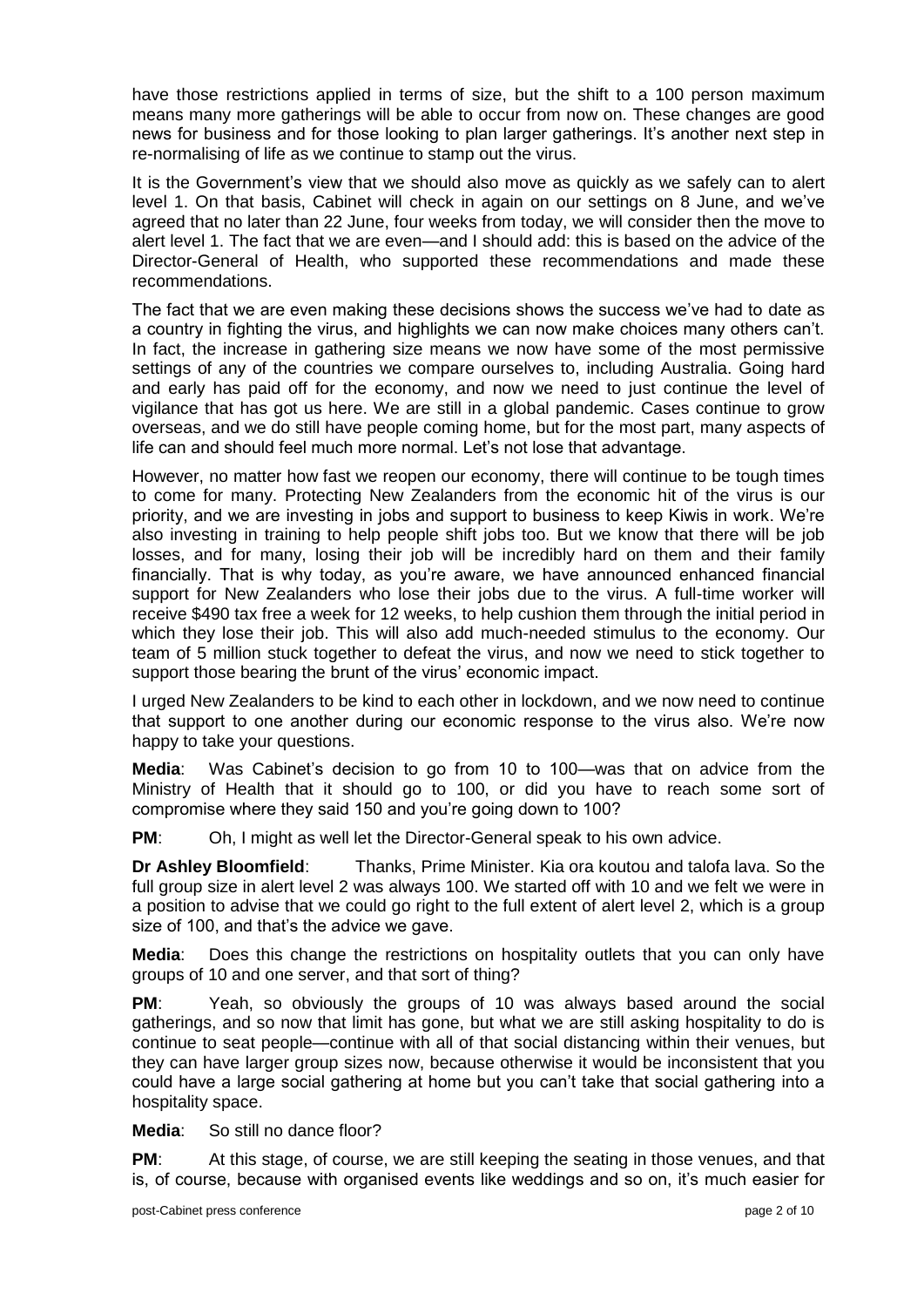us to keep a track of who's together. When you have a large number of strangers coming and going in those hospitality spaces, that becomes more difficult.

**Media**: Isn't that what's the app's for, though—to help us kind of keep track of who and where they've been and when?

**PM:** Yes. Of course, it's not just about tracking; it's about risk mitigation as well. And I think that's one of the things just for us to continue to be mindful of: New Zealand is in a good space, but we still have to be mindful that when we look abroad, we are seeing countries that are still surging in their cases. We do still have New Zealanders coming home, they are being quarantined, but we also know that COVID's showing up in some tests for people four weeks after having had it. So we do still need to just keep managing that risk. But we are doing it in such a way that we're opening up as much of our economy as we can, at the same time.

**Media**: You can have nightclub owners and venue owners really upset with this—another apparent inconsistency.

**PM**: Um, how so?

**Media**: Because people will be able to go and dance and have parties at a wedding or in a bar or in a restaurant, but they can't do it at a nightclub or a—

**PM:** Keeping in mind, the health advice and quidance still remains the same, for even those who are having a wedding event, as they are for those who might be going out for a night out in Courtenay Place. All of that health guidance remains exactly the same. What I think we should also keep in mind is we are opening, and have already opened, our bars. Across the Ditch, that's not even on the horizon, and, in fact, we're saying that we will be reviewing in four weeks' time. That is a very, very distant prospect for many other countries. So we're moving faster than many, but doing so in a way that means that we keep these good results.

**Media**: Can Kiwis use the COVID-19 app to kind of register themselves as businesses if they're going to have 99-person party?

**PM:** We expect that people, when they're running their own events, are most likely to know who's attending them. What we are doing though is working with MBIE to make sure that people who don't have business numbers—for instance, churches, electorate offices, other venues—are able to access QR codes. So that's something that MBIE has been working on.

**Media**: What would you advice be to people who were planning to, basically, hold a party on Friday? Do you have any—

**PM**: Yeah. Keep a list of who you've invited. And you may send out an invite list via Facebook. There's lots of ways that you can keep track of that. So it is still really important that people keep those digital diaries, and, for a wedding, that's, obviously, quite straightforward because you're sending out your invitations. But do just keep a log of who it is that's participating in your events. We still need to be able to contact trace. I'll come to David in front, and then to you.

**Media**: With this decision to go on Friday, was that specifically to cater to the church groups that have been feeling a bit hard done by.

**PM:** Well, two things. We need to give enough time for orders to be drafted and then notice around those orders. So, you know, the option for Friday really was the earliest that we could do that. But we were mindful that, actually, there are services for those who come together for prayer—for our Muslim community, our Jewish community, Seventh Day Adventists. So we were mindful of the different times at which our religious communities begin their congregation on Fridays. So that was in our thinking as well.

**Media**: In terms of the time line, you've said Cabinet would consider no later than 22 June for that shift. What's the soonest you might consider it?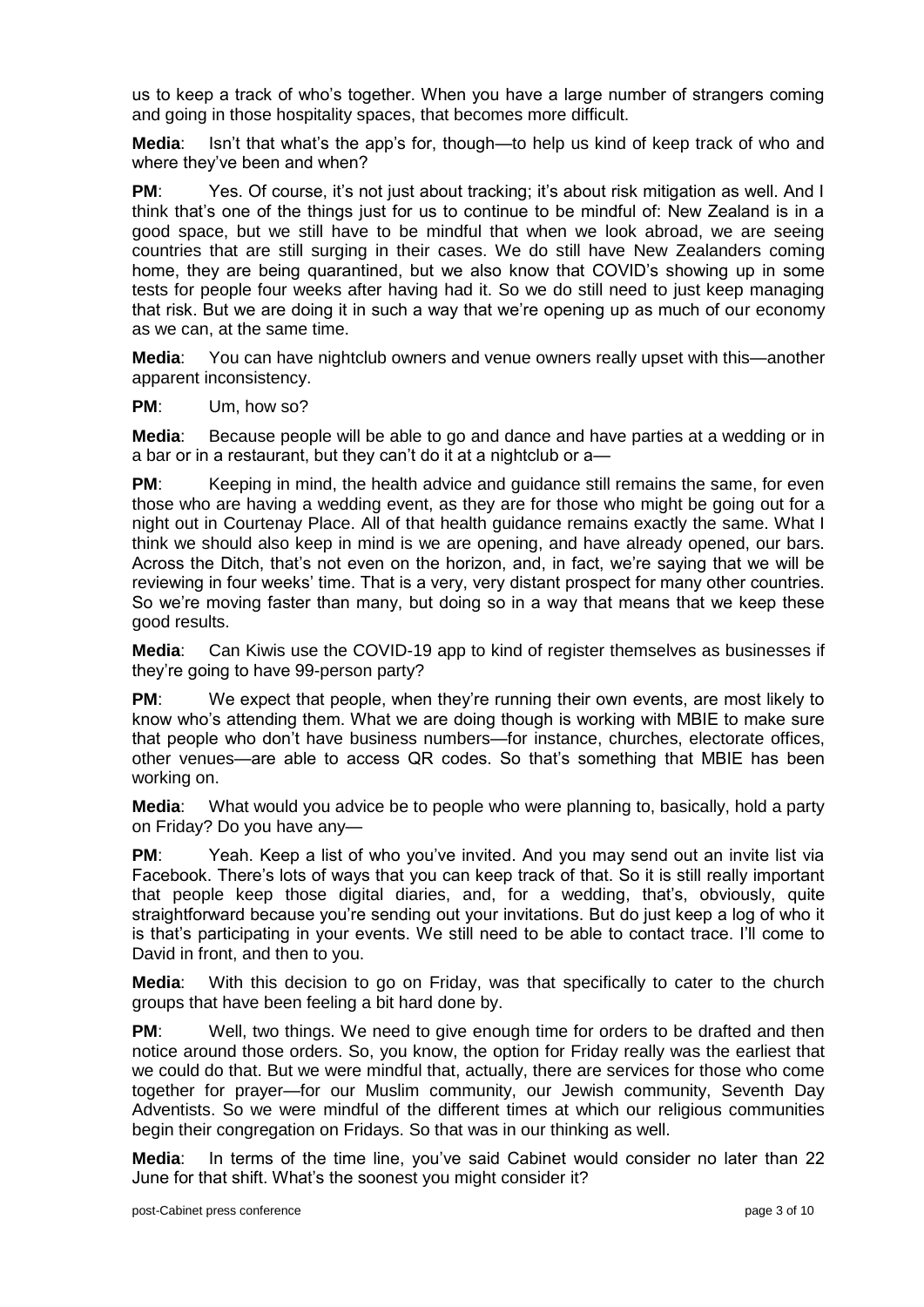**PM**: Sorry, as I've flagged, 8 June we're just checking in on settings. Because, of course, there are a range of settings that we have at level 2—just checking that we feel like those are working consistently and there's no adjustments that need to be made there. Of course, we need to keep in mind what's happening with cases. The recommendation from the Ministry of Health is that then we would look on 22 June to a move then to level 1. But we are keeping our ability to keep a watch on how we're tracking in the meantime.

**Media**: Just a follow up to that: does that mean that on 22 June, you need to have provided a date for moving to level 1—by 22 June? So on June 22, you could say by 5 July we'd go to level 1.

**PM**: No, no—I'd be a bit more optimistic than that. Perhaps I could hand over to Dr Bloomfield to give his thinking. But, of course, what we've said is we want to really clearly signpost the expectation of movement around alert levels, and we've done that so far—and that's what we're continuing to do here—around the most likely time that we would see movement around alert level 1.

**Dr Ashley Bloomfield**: Thank you. So two comments: first of all, the reason why we felt able to advise to go from 10 to 100 to the full alert level 2 group size was because, obviously, we've just had the very low or zero cases over this last weekend and if you go back three weeks. So, in effect, the outcome of our lockdown and the way that people supported that through alert levels 4 and 3 has paid huge dividends here. So we felt not only should we move to 100 but that we should spend then two 2-week periods in the full alert level 2 and then actively consider a possible move to alert level 1.

**PM:** So that's us signalling that if we continue on this track, we continue to see these low number of cases or no cases, then we'll be in a position to look to move from that point. So that's what we're signalling today, and I hope that does give that level of certainty for planning as much as we're able to for those who are currently living with the restrictions that come with level 2.

**Media**: Just a question on the bubble—can you be clear about this: is the bubble conditional on Australia eliminating the state border restrictions?

**PM**: No. It's contingent on Australia signalling that they're ready. And so that will come with their own—I'm sure their own—conditions on what they think needs to be in place. Ultimately, it's a matter for them. They may choose to open up while they still have some internal border restrictions. They may choose to wait. I see that as a matter for Australia.

**Media**: Do Australians who've lived and worked in New Zealand have to wait on that bubble before they can return, or are they allowed to return?

**PM:** They can return. They're just subject to our quarantine. And so I imagine many will be waiting for a period where they wouldn't have to have a quarantine apply to them, which is the benefit of the trans-Tasman bubble: once we're in a position to apply that, then the quarantine wouldn't be part of that travel mix.

**Media**: What do I—because we know, I know of someone, there are has many times tried to come back to New Zealand but has not been allowed. Are there certain—are their appeal processes or anything they can do to get back?

**PM:** That sounds curious to me. Happy to try and pick up any case that feels like it might be inconsistent. But what we do know—obviously, we have the situation where citizens and permanent residents are, obviously, allowed to come home. There have been some who have been living here but don't hold that status who have been caught out offshore. That's a group that we're now working through how we look at having those individuals being able to reconnect with their family, their loved ones, their work, their home. So we do recognise there have been a group caught out there and that we do need to make sure that we're focused on how some exemptions would apply for them. They would still need to quarantine, though, until we're in a position where a bubble exists.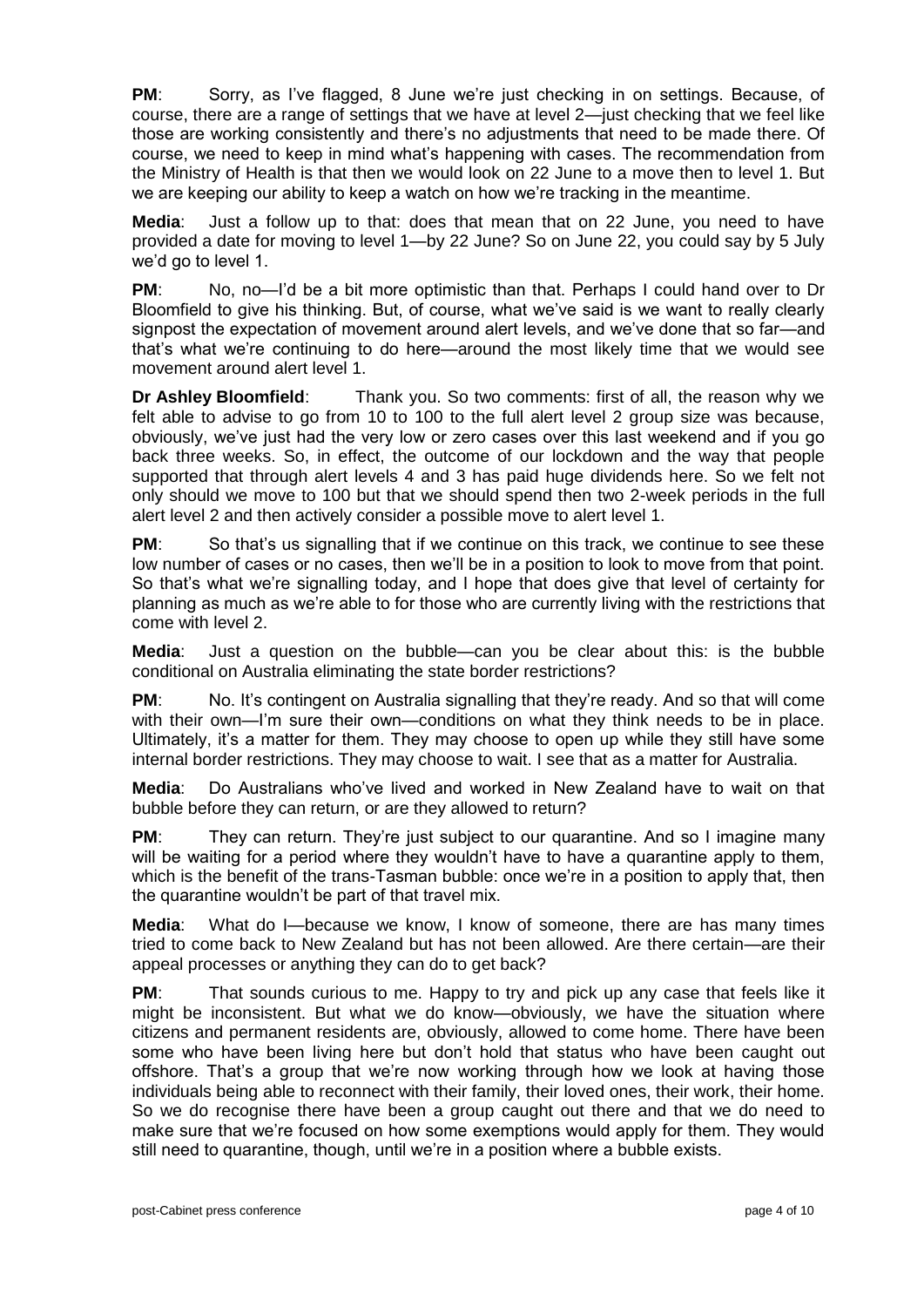**Media**: Dr Bloomfield, do you consider with the low number of cases recently that eradication is now possible, and is there any work being done at the Ministry of Health around a precise definition of elimination that some public health experts have [*Inaudible*]

**Dr Ashley Bloomfield**: Well, on the latter question, yes. We've got a really clear description of what elimination is, and, in fact, we've elaborated this into a nice description. If it's not on our website already, we will make sure it's up there. But the thing about elimination is, again, it's—there's still a pandemic out there, and we still have a very strong set of limitations and measures at the border that are part of an elimination strategy. So even if we're confident there's no transmission of disease inside the country, the possibility of it coming in—which is what we're very clear we're trying to avoid—means that we need to maintain an elimination approach, because if we do get a case, we need to be able to do the—we need to test; we need to be able to isolate and contact trace. So it's an ongoing elimination rather than a one-off eradication process.

**Media**: Prime Minister, over the weekend we've been hearings reports of continuing confusion with the apps, and some businesses have actually, in hospitality, gotten rid of their contact tracing sheets because they think the Government app replaces it. Is that part of the contact tracing system still up to standard, in your view?

**PM**: Yeah, so what we signalled when the contact tracing app that was developed by the Ministry of Health came in is that there would just be that period of transition, because what the ministry is building in is the functionality that if you go into a hospitality venue, you scan in. We want the ability, if you are found to have COVID, to then contact everyone else through an automated process, to let them know that they need to take certain precautions. That functionality has been built in, and that's where there's that little bit of overlap at the moment around recording for hospitality. So you still see that. Some are still continuing to use other apps, like Rippl and so on, but we do see a situation, in the not too distant future, where we'll be able to consolidate right down. At the moment, we've had over 360,000 who have downloaded the app, and one of the key things that it does do is make sure that the Ministry of Health then has their updated details. Even that is a huge improvement on what we've had in the past, and we've had, I think, from memory, something like 13,000 businesses as well. But we continue to expect that to grow.

**Media**: Prime Minister, just back on trans-Tasman travel. Just to be clear, you're saying that state border bans in Australia aren't a barrier to the resumption of travel between the two countries? Because this morning, you suggested that that was the case, that it was your belief that Australians would be able to travel internally across Australia first.

**PM:** So let me be really clear: it's not a barrier for us. It's got nothing to do with us in terms of that decision making; it's ultimately a matter for Australia. So there's nothing on our end that means that would be problematic; it's ultimately over to Australia. I would anticipate that they'd probably want to resolve that movement issue first, but, still, as I say, that's absolutely a matter for Australia.

**Media**: But there have been no discussions between New Zealand and Australian officials, or New Zealand officials and some state officials, about trans-Tasman travel on a state-by-state basis?

**PM:** There's been a readying of our borders, and that will, to a certain degree, take at a state level, there's a role there at a state level, because of, as I understand, the way that they'll be working there through their airports and so on, and so there will have been conversations, but, again, that's not down to timetabling; it's just down to readiness. But I'll continue to stay in touch with Prime Minister Morrison. I anticipate catching up with, again, him this week, just as we regularly do, but from our perspective it's ultimately down to when both sides of the Tasman feel ready.

**Media**: Prime Minister, have you had a chance to see Todd Muller's new—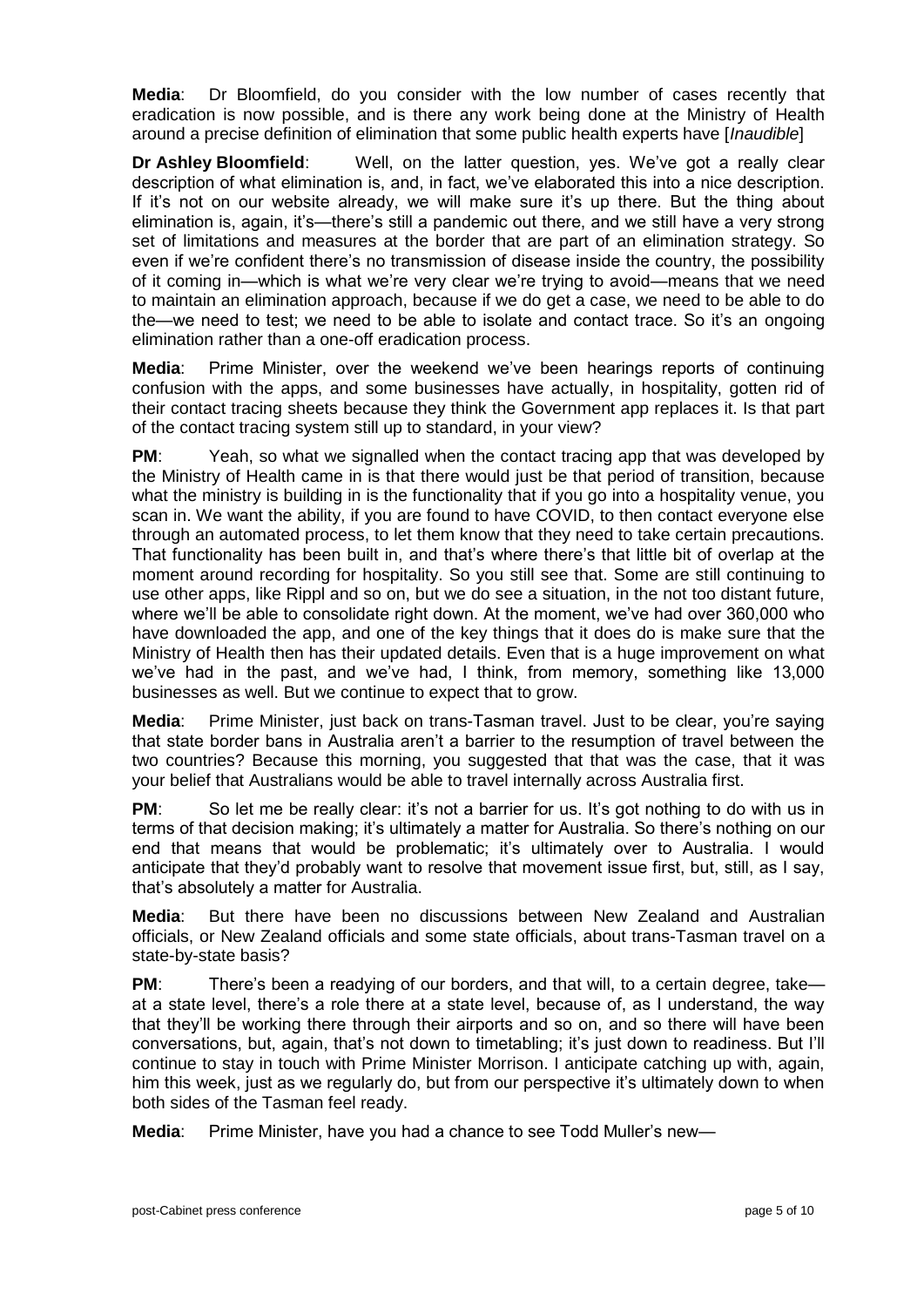**PM:** Can I just continue to check that we've got COVID questions, and then I'm happy to come to you. I just want to make sure that I don't have Dr Bloomfield standing here unnecessarily.

**Media**: Why release an app if it doesn't have the functionality to replace the existing contact tracing systems?

**PM:** Yeah, again, just coming back to that: one of those very simple—so there are multiple benefits that the app provides the Ministry of Health. Updated contact information is one of them. We will continue to see rolling updates—one around that additional ability to contact other people who check into a similar venue; also around further work on Bluetooth. So there will continue to be improvements as we go.

**Media**: So just to come back to dance floors: so if you're in a private venue—whether you're having or something like that, private venue—you can have a dance floor, or no dance floor at all. And then a public setting—so bars can't have any dance floors.

**PM**: So, again, we're still continuing in those hospitality settings to have the requirements around "seated", keeping in mind, on any given evening, the number of people who can be coming through a single venue can be significant. Whereas, of course, private venues we continue to also have health guidelines for them around the way they behave in these singular events. But they are singular events, so that's the distinctions that have been drawn there.

**Media:** But if bars have been hired out for a private event, which then could have an—

**PM:** But has a single gathering of a hundred people as opposed to the fact that you could have a thousand people coming through a bar at any given night that isn't for an event such as that.

**Media**: So why is someone who lost their job because of COVID-19 paid so much—

**PM**: Yup, happy—do you mind, Henry, if I just check there's any more for Dr Bloomfield, and then I'm happy to come to that and come to support payments.

**Media**: So you've been pushing for Kiwis to stay home if there's even the slightest hint of sickness, and there's a lot of lack of job security around at the moment. Are you worried that they're not going to take that advice, or what's your advice to people?

**PM:** Yeah, my hope would be—and you've seen some of the announcements we've made today that we're continuing to support people and allow them, if they need to take time to be well, they will be able to do that, because we actually do want all New Zealanders, regardless of their circumstances, to be able to look after themselves and their community by staying home if they're sick.

**Media**: Do you need to more permanently, then, look at increasing sick leave? We're pretty behind—

**PM**: That's not something that's been raised as an issue to date. We'll continue to stay in touch with those representatives who might have a closer ear to the ground on whether that's becoming a limitation. Anything else for Dr Bloomfield? OK. Thank you, Dr Bloomfield.

**Media**: Thank you. Have you had a chance to see Todd Muller's new front bench—

**PM**: Yep.

**Media**: —that he outlined today? Do you consider it a more or less formidable front bench?

**PM:** Oh, I can't say I'll express an opinion either way, actually. Yes, I did see it briefly in the aftermath of Cabinet. And, again, you know, I'll just repeat what I said this morning: it is no easy thing to rebuild a team after a coup. It is tough work, and I wish them well.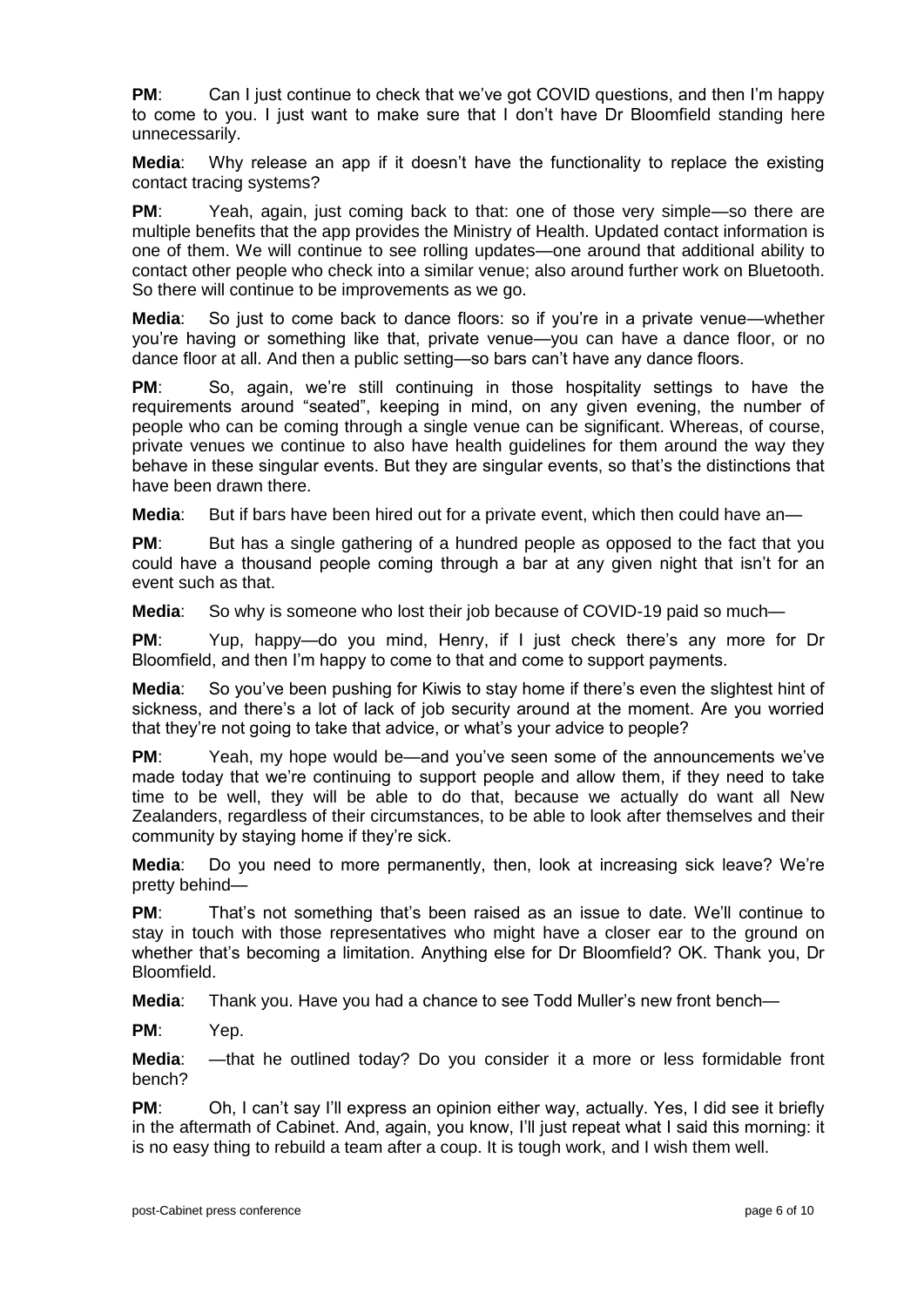**Media**: And does it become self-fulfilling—from your experience of Opposition, does it become self-fulfilling after one successful coup to kind of turn off that revolving leadership contest that kicked off with the Labour Party?

**PM**: Oh, that's ultimately—again, as someone, of course, who's had experience on both sides, I think one thing I've learnt is not to dispense too much advice, particularly when my job is to get on with focusing with our economic recovery, and that's what I'm doing. I wish them well in their recovery as an Opposition. Obviously they're not the party of Key and English now. They are having to rebuild, and I wish them all the best.

**Media**: Prime Minister, why does someone who loses their job because of COVID-19 deserve more money than someone who lost their job for some other reason?

**PM**: I don't think that's how I would characterise it. I think what we need to acknowledge here is that when we have large-scale job loss, and we've had the same with the GFC and we had the same with the Christchurch earthquake, there's acknowledgment that you have a large number of people who suddenly find themselves in an economic environment that is incredibly tough. What we're acknowledging is this has actually been an issue that's been raised in the future of work. Rather than continuing just to have this ongoing response in this way, I'd like us to think about what in the future will stop us having to put in these ad hoc responses. But this is the third time now that we've had to do something like this, when there's been a large-scale shock to our system, and I think it's time we consider the longer term framework.

**Media**: At this point many are saying that overall benefit levels are too low, as your own Welfare Expert Advisory Group told you.

**PM:** Well, obviously, this is short term, and so acknowledging that this is short term firstly; acknowledging also that we've got a much larger group of people who are coming in at one time because it's an extraordinary event; and also that there are limitations for the eligibility. So it's not just income level; it's whether or not there are whole groups of people who will sit outside the system but, equally, will experience a significant shock and possibly lose their homes and so on. And what I'm arguing is, it actually is time for us to look at the longer term settings, when we have previously plugged this gap three times before now.

**Media**: What would you say to someone who lost their job in January because of some other reason—nothing to do with COVID—and has been struggling financially ever since on regular unemployment benefit? If they see this coming for someone, they might say "Why can't I get that money?"

**PM**: Yeah, and we had acknowledged, again, that this is a period that is a one-in-100 year event, but it is going to trigger us to do work outside of this one-in-100-year event. because I think it does highlight a gap that we have in our system.

**Media**: Wouldn't a more long-term solution just be to raise benefits to a level that is liveable—

**PM**: Yeah, and when you look globally, we are one of the few countries that doesn't have any form of social insurance, and that points to, I think, a gap in our system that we have sporadically plugged—in the GFC, in the Christchurch earthquakes, and now. So that does make our system different to others. It has been looked at from time to time, but I think, you know—the fact that we're back here again I think does mean there's something to look to in the longer term. [*Interruption*] Sorry?

**Media**: Sorry, just in terms of the redundancy limit of \$30,000, why is that fair, if someone's worked in their job for 16 years, and getting a pay-out of that much—you know, how do you gauge—

**PM**: Because I think, equally, if we'd not had that, you would ask whether or not it was fair for there to be a support for someone who had received a significant pay-out or, indeed, had access to an income at a certain amount. So I do think, of course, there's always that balance between cushioning the blow for people who are in that situation but also doing it in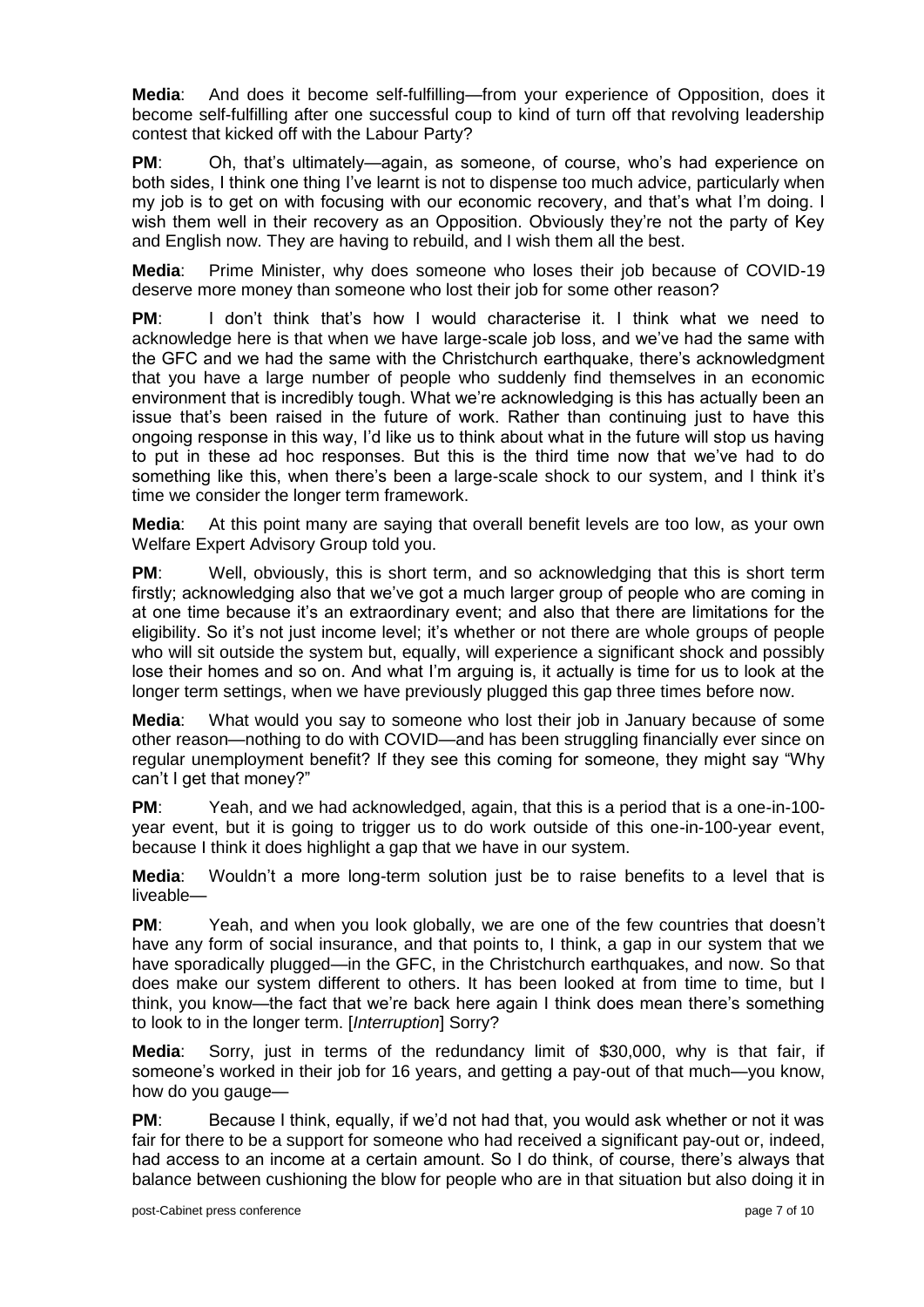such a way that acknowledges that some will have a cushioning that they've had provided by their employer as well.

**Media**: Will you give any consideration to campaigning for just the party vote in the Northland seat?

**PM:** Sorry, will we give any-

**Media**: Will you give any consideration to campaigning for just the party vote in the Northland seat?

**PM:** I've answered many times before that we haven't done that in the past and I see no reason why we would in the future, and it's not a request I've had either.

**Media**: Just a supp on that—does it concern you at all to see the National Party, under its new leadership, leaving the door open to New Zealand First?

**PM**: Oh, look, these, ultimately, are decisions that other parties will make, but we've always been a party that has run in electorates because, of course, we see that representation being really important for our Labour voters in different areas. And that's something we've had for, obviously, a number of elections.

**Media**: If National open the door in terms of, I guess, just campaigning for the party vote in the Northland seat, would you match that?

**PM:** I think one of the things here is that, you know, I accept that we are moving into a phase where people will be quite focused on the election, but as I've said, that's not something we've done before, and my focus—yes, there will come a time when I will switch into that election mode; right now, I need to run a Government and an economic response to COVID. Ben, and then I'll come to [*Inaudible*].

**Media**: Have you received any reports—

**PM**: Oh, you've given up on yours? That's fine, yeah. Ben?

**Media**: Have you received any advice of damage from this morning's earthquake? And one indulgence: I wonder, since you're based in Wellington at the moment, if it was Neve's first earthquake and how she fared?

**PM:** I don't believe it was the first. I think we've had tremors before—well, certainly, Premier House tends to feel them quite acutely. As for damage, I had a report in from NEMA quite soon after. So sometimes it takes a little bit of time for us to get reports of damage. We have quite an automated service where people can tell us whether or not they felt it and the strength of it, so a large number, obviously, reported it. But I haven't as yet had reports of damage, but I'd expect that will take a little bit more time to come through.

**Media**: You've been quite widely memed for your response this morning as it hit when you were live on TV. What was going through your head in that moment when you felt the room shaking and you had to still be on camera?

**PM**: "Are you serious?" That's was what was going through my head—that's not me responding to your question.

**Media**: Did you think about drop, cover, and holding?

**PM:** There, obviously—you can see right here where I was standing. I was standing on that second stair. There's not a lot to drop, cover, and hold under in that precise spot—in fact, in this room. But what I was also mindful of is that it's not always easy to get a real sense of the magnitude of an earthquake in here because of the base isolators. You can tend to move a little bit more than the quake implies in terms of strength.

**Media**: The Natural Disaster Fund is, essentially, the first time in decades—the second there's another large earthquake, the Crown guarantee will automatically be called on. Does that concern you? That would be a massive shock to the Government's books, which are already under pressure.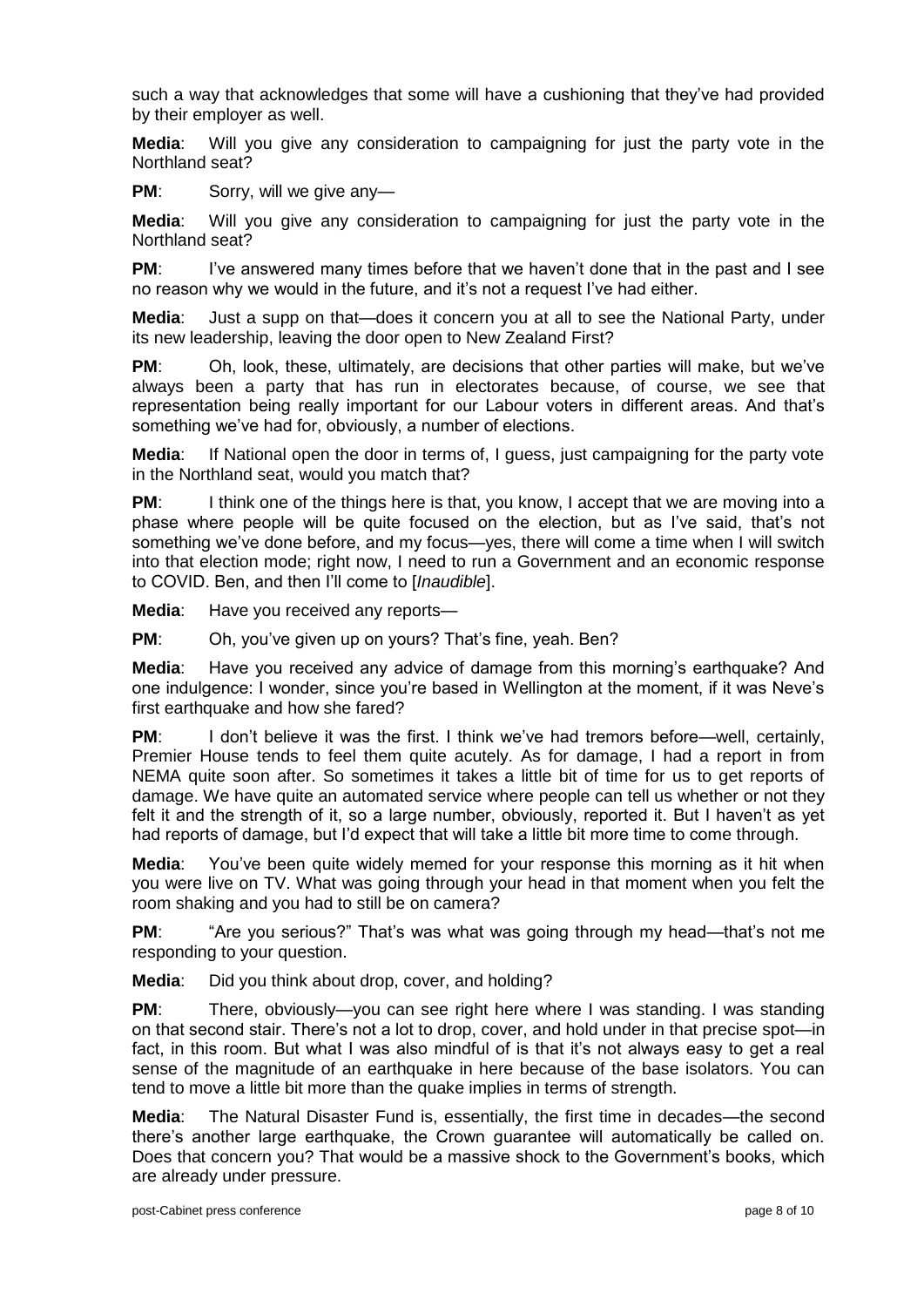**PM**: And, again, we always look at our economic management, our financial position, with an eye to being in the "Shaky Isles", and that's why, I think, even going into this global pandemic, you see that our debt levels relative to GDP, when you compare us to the rest of the world, were very, very low—because we always manage our books with that in the back of our minds, and that has served us well. And I think you see from the ratings agency that that has served us well.

**Media**: Did New Zealand consider joining the call from its Five Eyes partners—Canada, the UK, and Australia—to condemn China's actions with regard to Hong Kong? I know we issued a statement this weekend, but it was a separate statement.

**PM:** Yeah, and look, ultimately—you said the Five Eyes. Obviously, my recollection was it was Canada, Australia, and the UK. The US made a statement. We made a statement. Not everything is always done under that Five Eyes banner. Sometimes it will merely be a matter of sequencing different working hours. But the Deputy Prime Minister, our Minister of foreign affairs, did put out a statement. He acknowledged the concerns that New Zealand had, and very similar to some of the statements you've seen from other partners.

**Media**: The wording of that statement was much more critical of China and much more sort of on the nose. Our one was somewhat more circumspect. Do you still endorse the spirit of their statement?

**PM:** I wouldn't have considered it circumspect at all. I thought it was very plain speaking. I think the Deputy Prime Minister rightly set out, on behalf of New Zealand, that there were concerns around amendments based on national security that weren't involving those from within Hong Kong. So that doesn't undermine our position, which is in support of a two-systems policy, but we were concerned about whether or not this policy is challenging to that.

**Media**: Prime Minister, earlier on you compared our restrictions, or New Zealand's restrictions, to Australia's, suggesting that New Zealand is now better placed than Australia in terms of having fewer restrictions in place. Do you believe that is the case, and is it because of how harsh the initial lockdown restrictions were as opposed to in Australia?

**PM:** We've always had—and look, really, that's just an acknowledgment of this place in time, the relative comparison to where we are. But we have had a policy of go hard, go early, and the benefit of that is that now we see ourselves in a position to be able to come out—yes, with factoring in risk, but actually coming out in a way that opens up our economy more quickly than we otherwise might be able to.

**Media**: What do you make of the management buyout of Stuff Ltd today? Does that make it more politically palatable to Government [*Inaudible*]

**PM:** It's always been important to us to make sure that we have a strong media sector. It's in the interests of democracy. So from our perspective, I think what we've seen today, both with MediaWorks and with Stuff, underscores why we need to continue the work that we're doing on supporting the sector and supporting local journalism.

**Media**: Labour's confidence and supply agreement with the Greens commits to overhauling the welfare system. Do you believe that you've adequately delivered on that?

**PM:** We have made significant changes, and, you know, I think it's only right that in the context of that question, I reflect on the fact that in our first 100 days, we saw a \$5.5 billion investment in things like the family tax credit, establishing the winter energy payment. Since then, changes like indexing benefits to wages, over time, will have a considerable impact on income adequacy for those who are on Government support. Couple that with the doubling of the winter energy payment to cushion the blow of COVID and the fact that we have continued to signal that we will keep moving, but we'll do it in such a way that is sustainable, that we don't see a loss of those changes, and that will make a big difference, and already is, to those who have been on Government support.